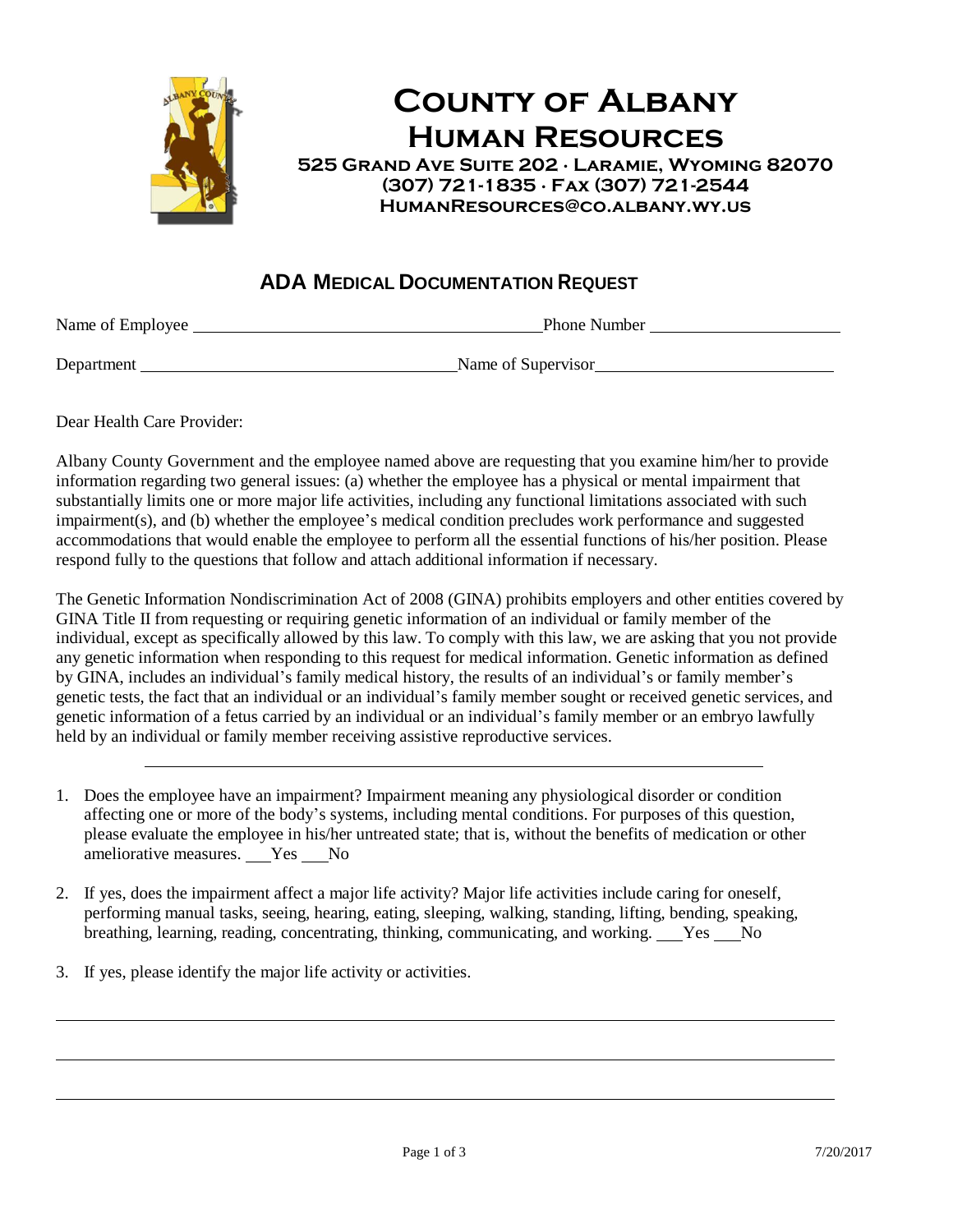- 4. If yes, does the impairment affect a major bodily function such as the functions of the immune system, normal cell growth, digestive, bowel, bladder, neurological, brain, respiratory, circulatory, endocrine, reproductive functions? \_\_Yes \_\_No
- 5. If yes, please identify the major bodily function.
- 6. If yes, is the employee's ability to perform the major life activity substantially limited by the impairment compared to how an average person in the general population performs the activity? Substantial limitation means that the employee is restricted as to the condition, manner, or duration under which he/she performs the activity. Yes \_\_No
- 7. Is this condition permanent or temporary? Please explain.
- 8. If temporary, when would the impairment reasonably be expected to no longer limit a major life activity?

**To help you better understand the employee's job for purposes of assessing capabilities and limitations, please refer to the written job description if provided. Please contact Human Resources with any questions or concerns about the employee's job.**

- 9. Is there a medical reason why the employee cannot perform any functions of the job as described to you? Yes No
- 10. If yes, what function(s) cannot be performed?

11. What is the medical reason for the employee's inability to perform the identified job functions?

<sup>12.</sup> Can you identify a reasonable accommodation that may enable the employee to perform the functions of the job? Yes No